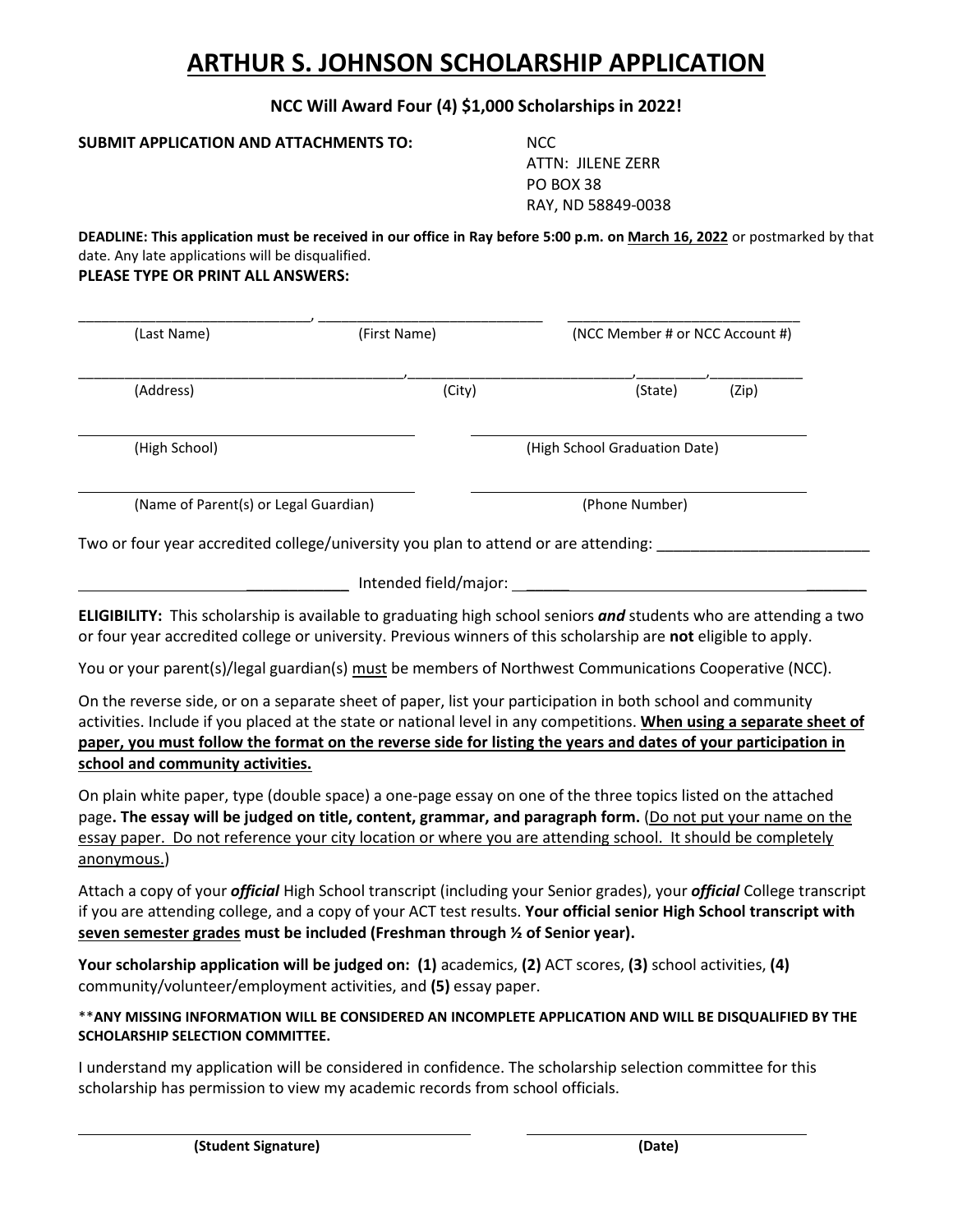## **LIST ACTIVITY PARTICIPATION IN BOTH SCHOOL AND COMMUNITY.**

| <b>SCHOOL ACTIVITIES</b><br>(include organizational involvement, sports, leadership, science or math fairs,<br>academic activities, music, note if you placed at the state or national level in any competitions, etc.) | Circle the high school year(s)<br>that you participated in each<br>activity or note year(s) of<br>college participation. |                              |                        |    |
|-------------------------------------------------------------------------------------------------------------------------------------------------------------------------------------------------------------------------|--------------------------------------------------------------------------------------------------------------------------|------------------------------|------------------------|----|
| Sports:                                                                                                                                                                                                                 | Fr                                                                                                                       | $\operatorname{\mathsf{So}}$ | Jr                     | Sr |
|                                                                                                                                                                                                                         | Fr                                                                                                                       | So                           | Jr                     | Sr |
|                                                                                                                                                                                                                         | Fr                                                                                                                       | So                           | Jr                     | Sr |
|                                                                                                                                                                                                                         | Fr                                                                                                                       | So                           | Jr                     | Sr |
|                                                                                                                                                                                                                         | Fr                                                                                                                       | So                           | Jr                     | Sr |
| Music:                                                                                                                                                                                                                  | Fr                                                                                                                       | So                           | $_{\rm Jr}$            | Sr |
|                                                                                                                                                                                                                         | Fr                                                                                                                       | So                           | Jr                     | Sr |
|                                                                                                                                                                                                                         | $\mathsf{Fr}$                                                                                                            | So                           | Jr                     | Sr |
| Academic:                                                                                                                                                                                                               | Fr                                                                                                                       | So                           | Jr                     | Sr |
|                                                                                                                                                                                                                         | Fr                                                                                                                       | So                           | Jr                     | Sr |
|                                                                                                                                                                                                                         | Fr                                                                                                                       | So                           | Jr                     | Sr |
|                                                                                                                                                                                                                         | Fr                                                                                                                       | So                           | Jr                     | Sr |
| Leadership:                                                                                                                                                                                                             | Fr                                                                                                                       | So                           | Jr                     | Sr |
|                                                                                                                                                                                                                         | Fr                                                                                                                       | So                           | Jr                     | Sr |
|                                                                                                                                                                                                                         | Fr                                                                                                                       | So                           | Jr                     | Sr |
|                                                                                                                                                                                                                         | Fr                                                                                                                       | So                           | $\mathsf{J}\mathsf{r}$ | Sr |
| Other:                                                                                                                                                                                                                  | Fr                                                                                                                       | So                           | Jr                     | Sr |
|                                                                                                                                                                                                                         | Fr                                                                                                                       | So                           | Jr                     | Sr |
|                                                                                                                                                                                                                         | $\mathsf{Fr}$                                                                                                            | $\operatorname{\mathsf{So}}$ | Jr                     | Sr |
| <b>COMMUNITY ACTIVITIES</b><br>(include volunteer work, organizational and church involvement, work history, etc.)                                                                                                      | List the beginning & ending<br>month/year of your<br>participation.                                                      |                              |                        |    |
| <b>Religious &amp; Community Organizations:</b>                                                                                                                                                                         |                                                                                                                          |                              |                        |    |
|                                                                                                                                                                                                                         |                                                                                                                          |                              |                        |    |
|                                                                                                                                                                                                                         |                                                                                                                          |                              |                        |    |
|                                                                                                                                                                                                                         |                                                                                                                          |                              |                        |    |
|                                                                                                                                                                                                                         |                                                                                                                          |                              |                        |    |
| Work History & Volunteer Work:                                                                                                                                                                                          |                                                                                                                          |                              |                        |    |
|                                                                                                                                                                                                                         |                                                                                                                          |                              |                        |    |
|                                                                                                                                                                                                                         |                                                                                                                          |                              |                        |    |
|                                                                                                                                                                                                                         |                                                                                                                          |                              |                        |    |
|                                                                                                                                                                                                                         |                                                                                                                          |                              |                        |    |

**(Additional information may be included on an attached sheet, or copy this back page.)**